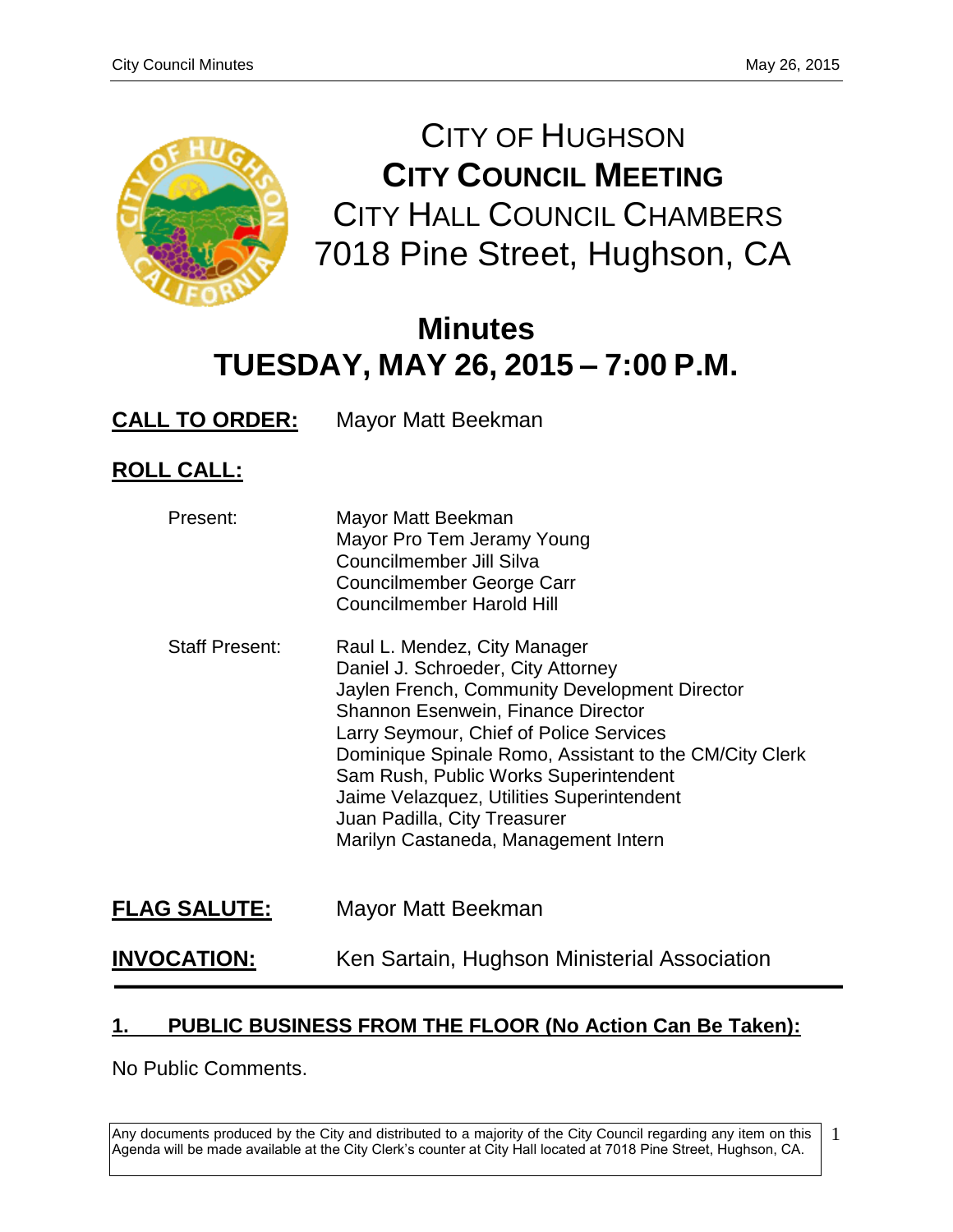### **2. PRESENTATIONS:**

**2.1:** A Proclamation of the Hughson City Council Declaring June as Disability Awareness Month.

**Continued to June 8th, 2015 regular meeting.**

### **3. CONSENT CALENDAR:**

**All items listed on the Consent Calendar are to be acted upon by a single action of the City Council unless otherwise requested by an individual Councilmember for special consideration. Otherwise, the recommendation of staff will be accepted and acted upon by roll call vote.**

- **3.1:** Approve the Minutes of the Regular Meeting of May 11, 2015.
- **3.2:** Approve the Warrants Register.
- **3.3:** Review and Approve the City of Hughson Treasurer's Report: Investment Portfolio Report for March 2015.
- **3.4:** Accept the Quarterly City of Hughson Legislative Report.

**Mayor Pro Tem Young pulled Consent Calendar item 3.3.**

**YOUNG/HILL 5-0 motion passes to approve the Consent Calendar items 3.1, 3.2, and 3.4.** 

**Mayor Pro Tem Young commented that he appreciated the work of City staff on the Investment Portfolio Report. He asked that additional information to be added to the report pertaining to interest rates, maturity dates, early debt repayment options, etc.** 

**YOUNG/BEEKMAN 5-0 motion passes to approve the Consent Calendar item 3.3**

#### **4. UNFINISHED BUSINESS:**

**4.1:** Discuss and Consider Direction to City staff on the City Owned Property Located on Leedom Road near the Waste Water Treatment Facility.

#### **City Manager Raul Mendez presented a PowerPoint and revised options with City Council.**

**Mayor Beekman suggested looking into a solar project or long-term agricultural lease for the property currently farmed in almonds, but something that would not require a lot of oversight due to limited staffing resources. Council Member Carr recommended talking with an Energy provider to find out further information. City**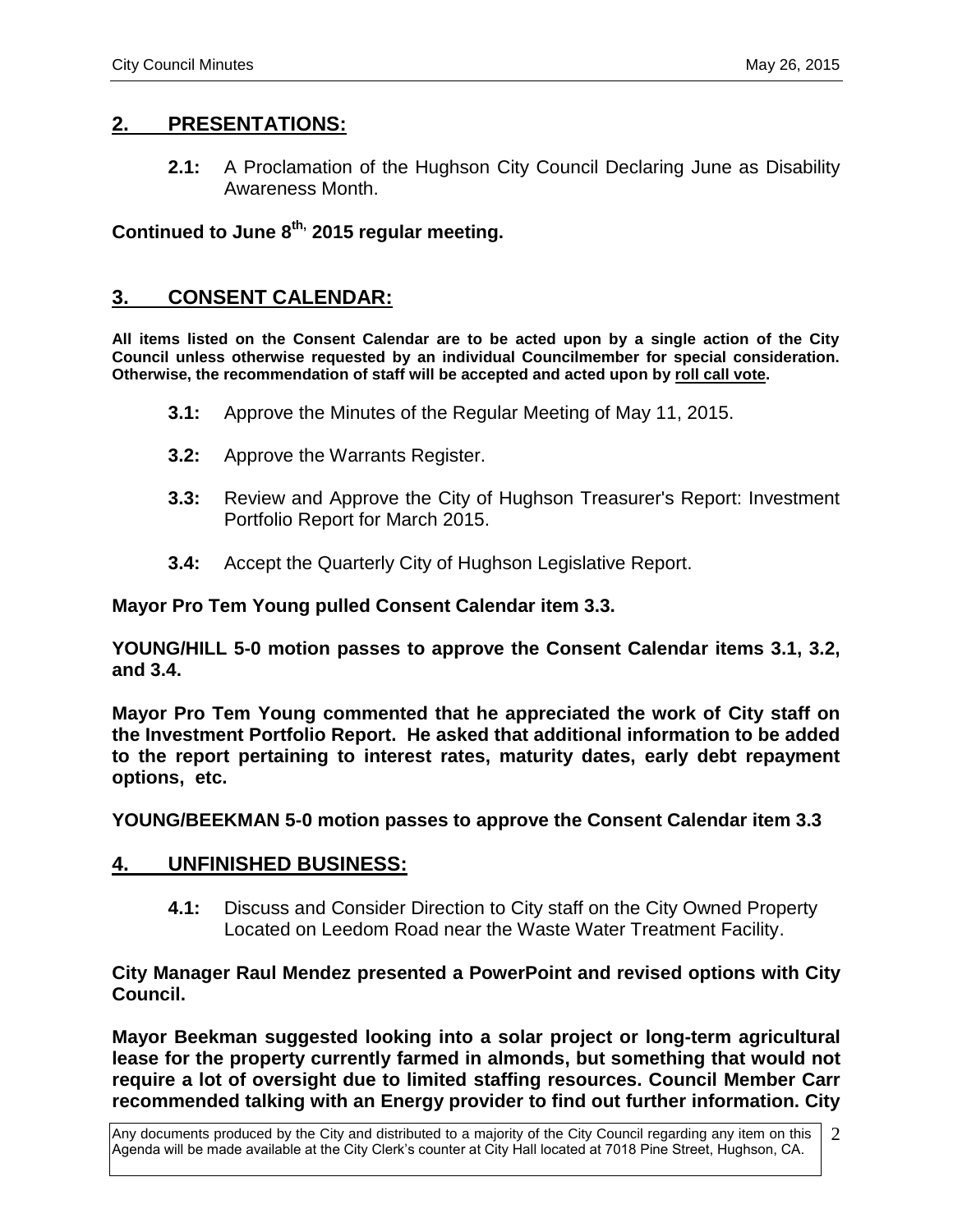**Attorney discussed lease options for solar on the 35 acres. Mayor Pro Tem Young suggested looking at the option of developing a recyclable water source for irrigational purposes. Direction was provided to bring a recommendation on the City's almond orchard in the short term and other options for the City lower ponds in the long term.** 

### **5. PUBLIC HEARING TO CONSIDER THE FOLLOWING:**

**5.1:** Introduce and Waive the First Reading of Ordinance No. 2015-03, amending Title 8, Chapter 8.30, Section 130 of the Hughson Municipal Code – Urban Water Quality Control.

**Dominique Spinale Romo, Assistant to the CM/City Clerk presented the Staff Report on this item and discussed this item with Council.**

**Mayor Beekman opened the Public Hearing at 7:50 P.M. There were no public comments. The Public Hearing was closed at 7:50 P.M.**

**BEEKMAN/HILL 5-0 motion passes to Introduce and Waive the First Reading of Ordinance No. 2015-03, Amending Title 8, Chapter 8.30, Section 130 of the Hughson Municipal Code - Urban Quality Control.**

**5.2:** Introduce and Waive the First Reading of Ordinance No. 2015-04, amending the Development Agreement by and between the City of Hughson and Feathers Glen, LLC, EF Communities, Inc., and Adeline Feathers relating to the development known as Feathers Glen.

**Director French presented the Staff Report on this item. Mayor Beekman had questions regarding the executed Development Agreement including the development impact fees and the inclusionary housing requirement. A representative from Florsheim Homes address the City Council. Mayor Beekman continued this item to the June 8, 2015 meeting. No action was taken on this item.**

**5.3:** Introduce and Waive the First Reading of Ordinance No. 2015-05, amending the Hughson Municipal Code (HMC) Chapter 17.03.060 – Parking.

**Director French presented the Staff Report on this item.**

**Mayor Beekman opened Public Hearing at 8:01 P.M. There were no public comments. The Public Hearing was closed at 8:02 P.M.**

**SILVA/YOUNG 5-0 motion passes to Introduce and Waive the First Reading of Ordinance No. 2015-05, amending the Hughson Municipal Code (HMC) Chapter 17.03.060-Parking.**

Any documents produced by the City and distributed to a majority of the City Council regarding any item on this Agenda will be made available at the City Clerk's counter at City Hall located at 7018 Pine Street, Hughson, CA. 3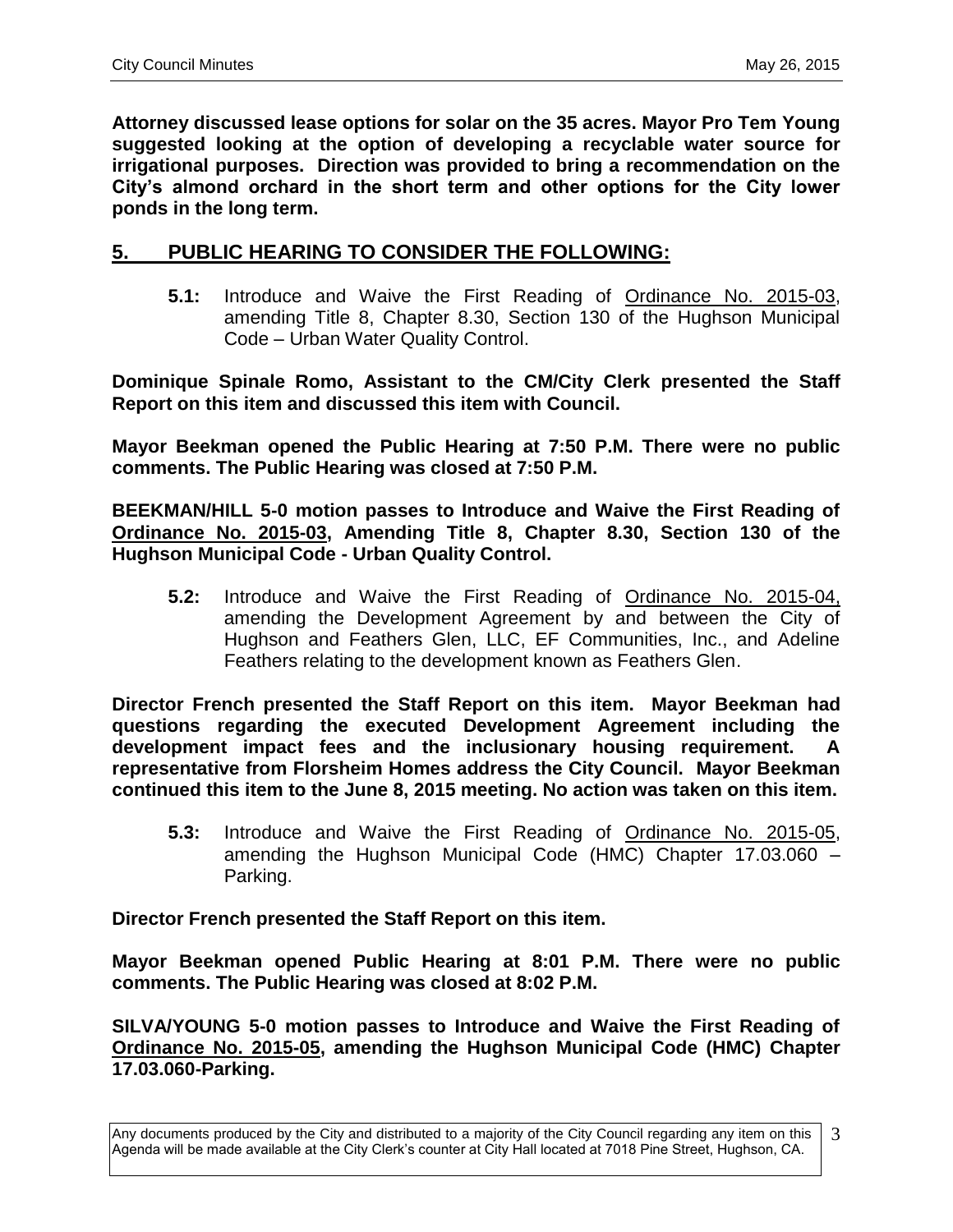**5.4:** Consider Resolution No. 2015-16, determining that Right-of-Way on Fourth Street between Hughson Avenue and Charo Street is unnecessary for present and prospective public use; and vacate said right-of-way (ROW) through resolution, contingent on the installation of the referenced public improvements as well as commencement of building construction on the proposed site as approved by the City Hughson.

#### **Director French presented the Staff Report on this item.**

**Mayor Beekman opened Public Hearing at 8:10 P.M. There were no public comments. The Public Hearing was closed at 8:10 P.M.**

**BEEKMAN/CARR 5-0 motion passes to consider Resolution No. 2015-16, determining the Right-of-Way on Fourth Street between Hughson Avenue and Charo Street is unnecessary for present and prospective public use.**

**5.5:** Introduce and Waive First Reading of the Ordinance No. 2015-06, amending Hughson Municipal Code Title 13 Chapter 13.04.340 - Water Conservation and Prohibition on Water Waste.

**City Attorney Schroeder presented the Staff Report on this item.**

**Mayor Beekman opened Public Hearing at 8:20 P.M. There were no public comments. The Public Hearing was closed at 8:20 P.M.**

**BEEKMAN/CARR 5-0 motion passes to Introduce and Waive first reading of the Ordinance No. 2015-06, amending Hughson Municipal Code Title 13 Chapter 13.04.340 - Water Conservation and Prohibition on Water Waste.**

#### **6. NEW BUSINESS: None.**

#### **7. CORRESPONDENCE:**

- **7.1:** Update of the Hatch Road and Santa Fe Avenue Signal Project.
- **7.2:** Parks and Recreation Commission Agenda, May 12, 2015.

#### **8. COMMENTS:**

**8.1:** Staff Reports and Comments: (Information Only – No Action)

#### **City Manager: City Manager Mendez reminded the City Council and public about**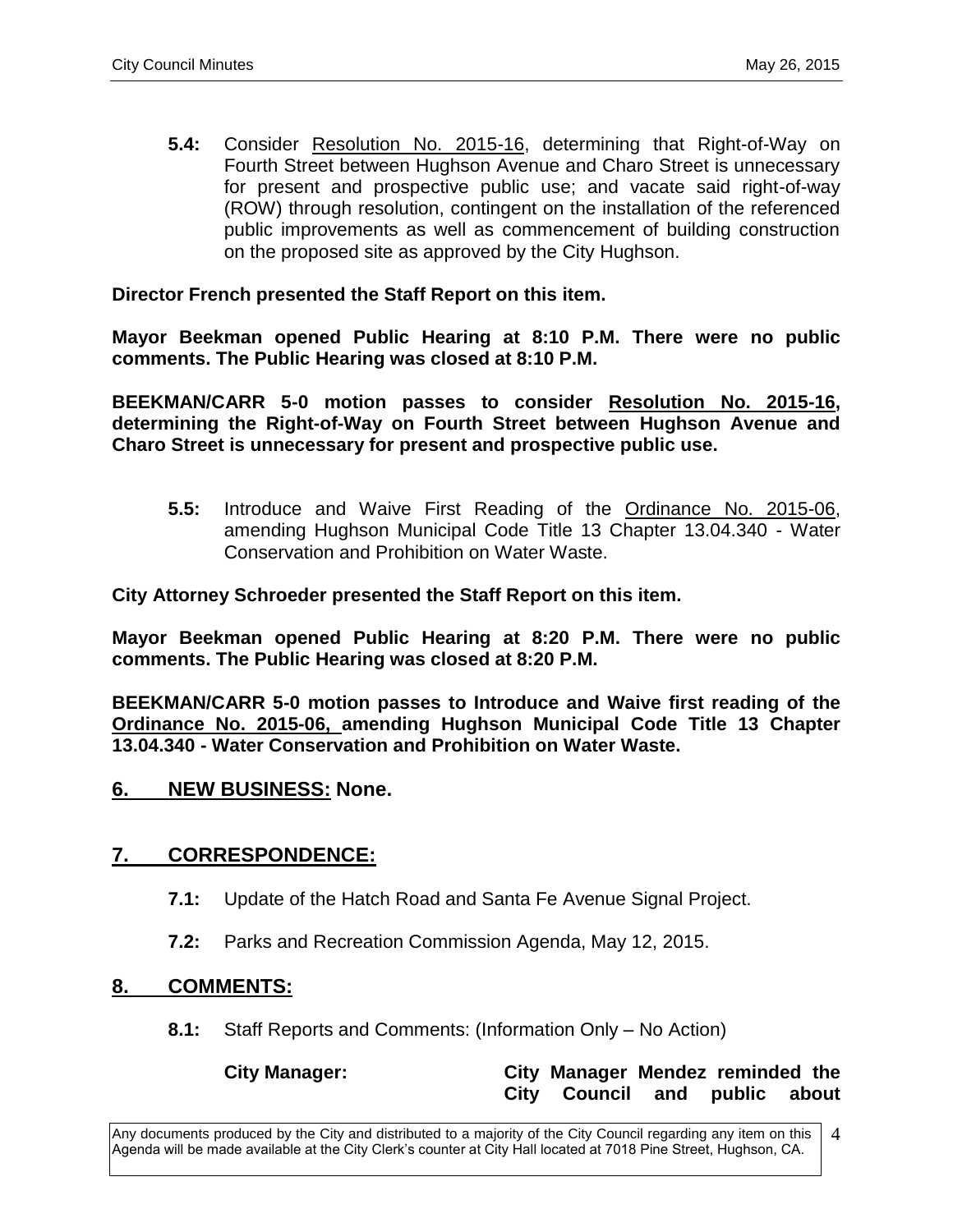**Concert Series Downtown, Prop 218 Notice going out this week, and workshops for residents later in June and in early July.** 

### **City Clerk:**

**Community Development Director: Director French updated the Council on the status of the Hatch/ Santa Fe Signal, as well as the upcoming Hughson Farmers' Market on May 28, 2015.** 

**Director of Finance:**

**Police Services: Chief Larry Seymour provided updated on the DUI check point and speed trailer. As well as, SDEA updates and updates on the graffiti on the Hughson Water Tower.**

#### **City Attorney:**

**8.2:** Council Comments: (Information Only – No Action)

**Council member Hill updated the Council on his attendance at the City Selection Committee, and MS4 (Municipal Stormwater) meeting. He complemented Mayor Beekman on his work as a LAFCO (Local Agency Formation Commission) representative.**

**8.3:** Mayor's Comments: (Information Only – No Action)

**Mayor Beekman updated the Council on his attendance at the StanCOG (Stanislaus Council of Governments Policy Board and the City's Budget and Finance Subcommittee meeting as well as City Selection Committee meeting.** 

#### **9. CLOSED SESSION TO DISCUSS THE FOLLOWING: 8:36 P.M.**

**9.1: PUBLIC EMPLOYEE PERFORMANCE EVALUATION** pursuant to Government Code Section 54957:

Title: City Manager